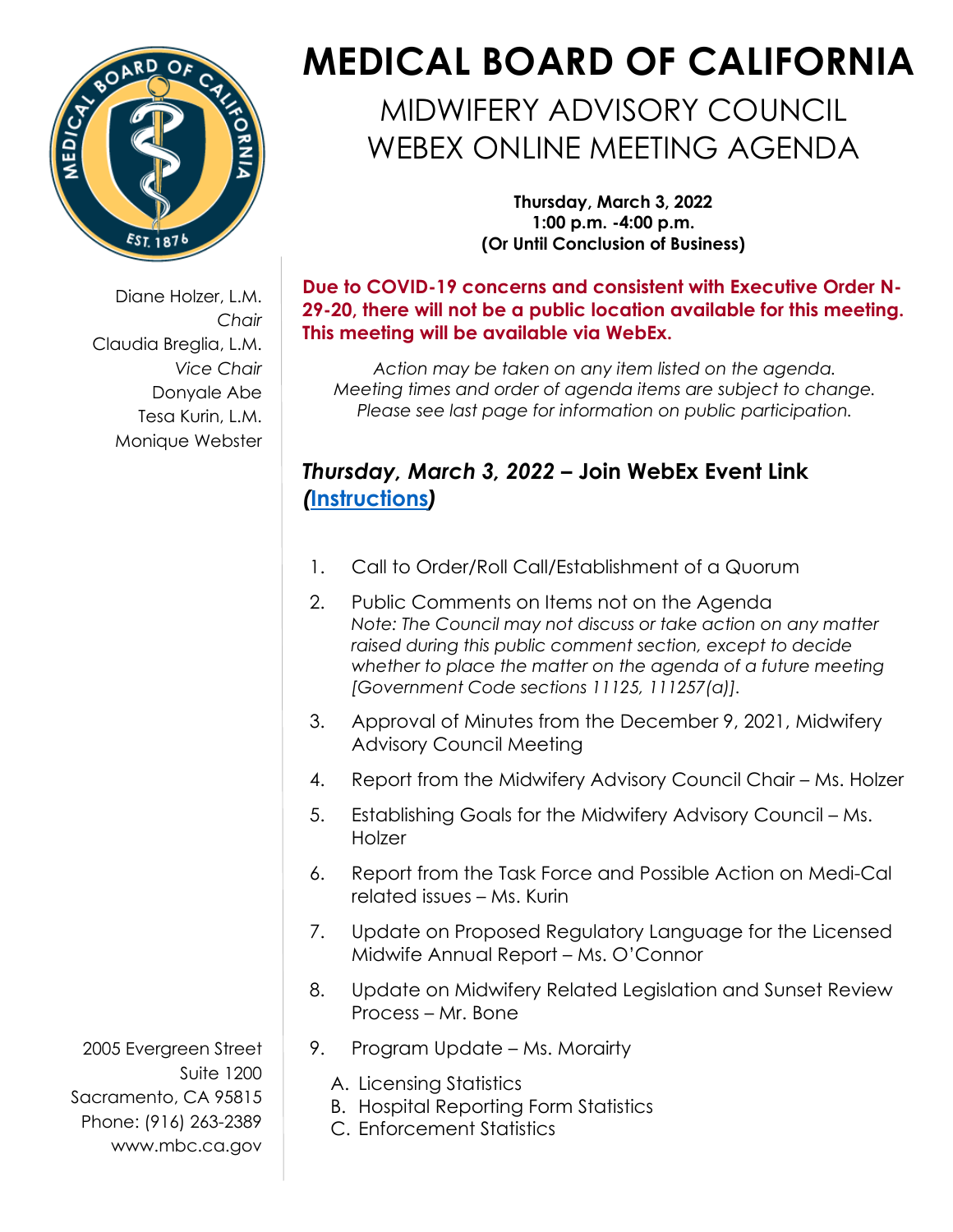- 10. Discussion and possible action on LMAR reminder letter and worksheet Ms. Holzer
- 11. Discussion and possible action on midwifery schools and information on the Board's website – Ms. Holzer
- 12. Discussion and possible action on suspension of further MAC meetings Ms. Holzer
- 13. Consideration and possible action to select three new MAC members, one licensed midwife, one public member and one licensed physician – Ms. Holzer
- 14. Future Agenda Items
- 15. Adjournment

## **Public Participation**

While the Board intends to [livestream](http://www.mbc.ca.gov/About_Us/Meetings/Livestream_and_Webcast_Details.aspx) this meeting, it may not be possible to livestream the entire open meeting due to limitations on resources or technical difficulties.

Pursuant to the provisions of Governor Gavin Newsom's [Executive Order N-29-20,](https://www.gov.ca.gov/wp-content/uploads/2020/03/3.17.20-N-29-20-EO.pdf) dated March 17, 2020, neither a public location nor web conference locations are provided.

The meeting is accessible to the public via WebEx. A link to the WebEx Event and instructions on [how to connect](https://www.mbc.ca.gov/Download/User-Guides/HowToJoinAWebExEvent.pdf) will be added to this agenda and the Medical Board of California's (Board) website approximately one week prior to the meeting date.

During Agenda Item **2**, Public Comments on Items not on the Agenda, the Board has limited the total public comment period to twenty minutes. Therefore, after forty minutes, no further comments will be accepted. Each person will be limited to three minutes per agenda item.

During public comment on any other agenda item, a total of twenty minutes will be allowed for comments. After twenty minutes, no further comments will be accepted. Each person will be limited to three minutes per agenda item.

Additionally, the public may submit written comments regarding items on the agenda, as well as items not on the agenda, to be provided to Council Members in advance of the meeting. To submit written public comments, please identify which topic or agenda item you are commenting on, and email your comments to the Board at WebMaster@mbc.ca.gov, or mail your comments to the attention of Tonya Morairty, Medical Board of California, 2005 Evergreen Street, Suite 1200, Sacramento, CA 95815. Comments should be received by the Board by February 24, 2022, for timely distribution to Council Members.

NOTICE: The meeting is accessible to the physically disabled. A person who needs a disabilityrelated accommodation or modification in order to participate in the meeting may make a request by contacting Tonya Morairty at (916) 263-2393 or send a written request to [Tonya.Morairty@mbc.ca.gov.](mailto:Tonya.Morairty@mbc.ca.gov) Providing your request at least five business days before the meeting will help ensure availability of the requested accommodation.